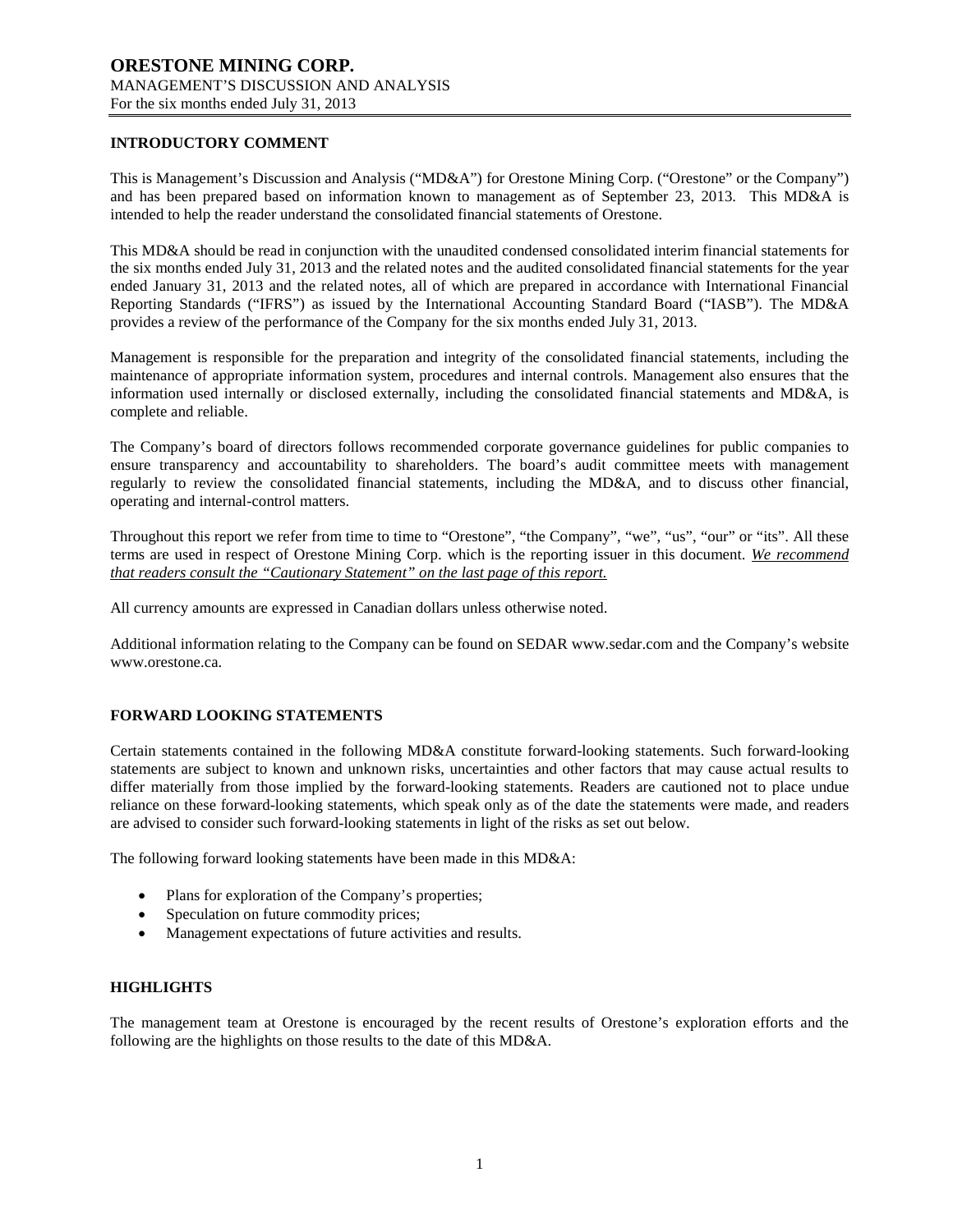- The Company discovered a large gold/copper porphyry system in B.C., Canada during the drilling campaign completed on the 100% owned Captain Project in January of 2012.
- The Company announced results of the ground magnetic survey at the Captain Project that confirmed the correlation of magnetic alteration and gold-copper mineralization intersected in drilling.
- The Company has 75 line kilometers of geophysics and 58 drill sites approved on the Captain Project by the BC Ministry of Energy and Mines.
- The Company completed a summer drilling campaign on the Captain copper-gold porphyry project in 2013 and announced results.

### **OUTLOOK**

The Company has planned exploration programs and continues to have field and data reviews of all its properties to assist the Company's determination of the best course of action for each of them.

### **DESCRIPTION OF BUSINESS AND OVERALL PERFORMANCE**

Orestone Mining Corp. is a junior mineral exploration company incorporated on April 30, 2007 and subsequently listed on the TSX Venture Exchange under the trading symbol "ORS" on March 11, 2008. The Company's exploration strategy has emphasized copper-gold and gold projects in the Quesnel Terrane of British Columbia. The Quesnel Terrane, which extends from the US border to Northern B.C., hosts numerous mines and many developing bulk tonnage copper-gold prospects such as those on the Mt. Milligan and Kwanika properties in North-central B.C., as well as sediment-hosted gold mineralization on the Spanish Mountain and Frasergold properties in South-central B.C.

The Company actively evaluates potential joint ventures, mergers, and acquisitions in search of opportunities to acquire significant new mineral resources.

During the six months ended July 31, 2013, the Company continued to carefully manage its cash and corporate overhead and completed a non-brokered private placement to fund its completed summer drilling program in the Captain property.

#### **RESULTS OF OPERATIONS - MINERAL PROPERTIES**

To best understand Orestone's financial results, it is important to gain an appreciation for the significant events, transactions and activities which occurred on its mineral properties during and subsequent to the reporting period. These are summarized below.

#### **Captain Property**

Orestone owns 100% of the 41,659 hectare land position royalty free located within the Cariboo and Omineca Mining Divisions. The property is centered about 41 kilometers northeast of Fort St. James in the Nechako Plateau area of north-central British Columbia.

The Captain Property and surrounding lands contain many airborne magnetic-high anomalies on ground previously worked by Placer Dome, Noranda and several junior resource companies during 1989 to 1996. Numerous airborne magnetic-high targets in the Quesnel Terrane are known to be related to underlying intrusions important for their relationship with copper-gold porphyry deposits such as Thompson Creek Metals' Mt. Milligan deposit immediately north of the Captain Property. Induced polarization ("IP") surveys over the airborne magnetic highs are a key method of identifying drill targets on the largely overburden covered Captain Property. Between 2008 and 2010, the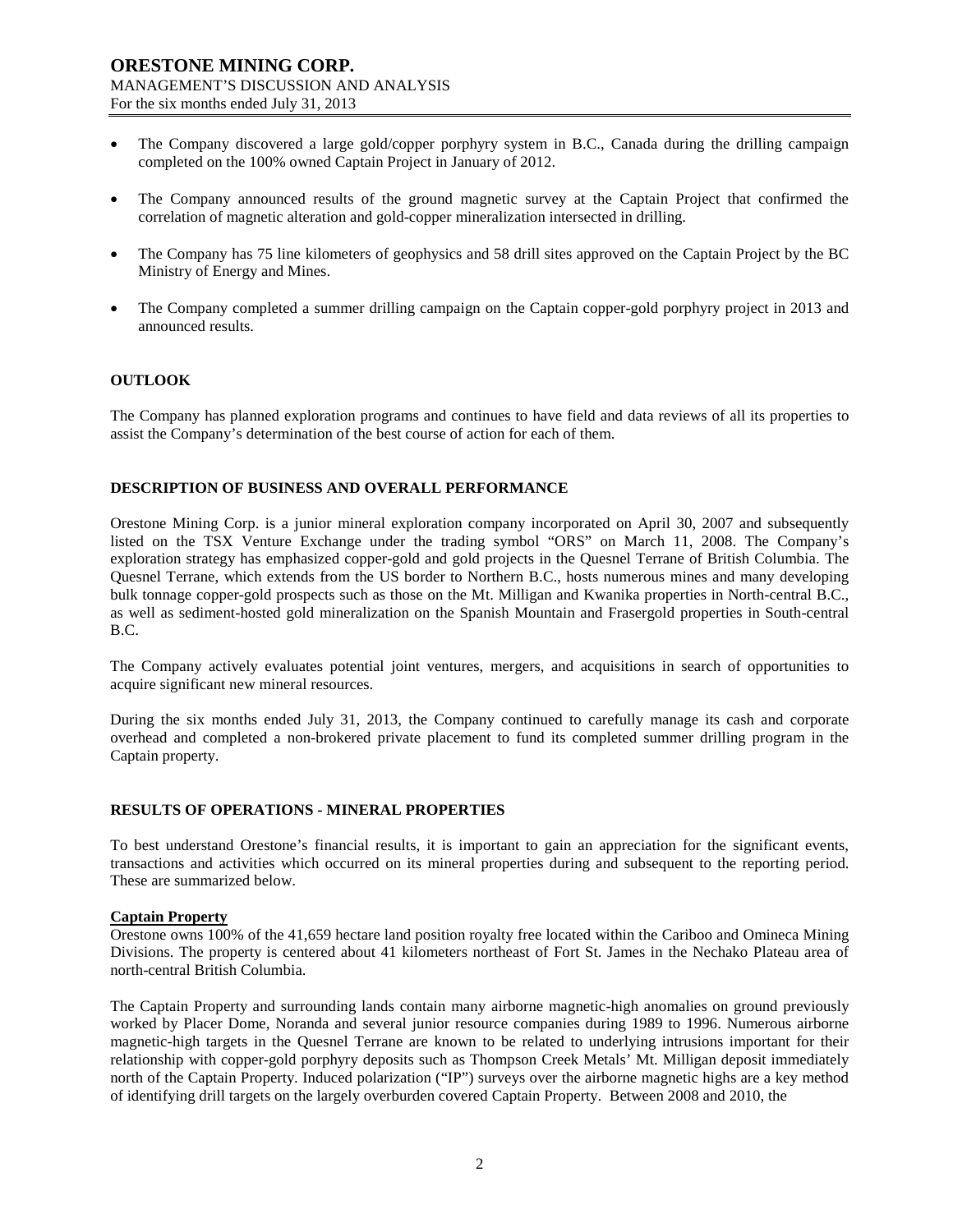Company undertook geochemical sampling, induced polarization and ground magnetic surveys, and limited percussion and diamond drilling. Detailed results are filed on Sedar.

In August, 2011, Orestone completed an IP/Resistivity and ground magnetics survey that consisted of a total of 30 kilometers of survey in six lines spaced 400 meters apart and was designed to expand upon previous geophysical surveys along logging roads. The objective of the survey was to better define the potential for copper-gold sulphide mineralization in the area surrounding diamond drill hole 09-05 which encountered potassic-altered volcanic and intrusive rocks. This vertical drill hole reached a depth of 137 meters with the last 3.1 meters encountering mineralized breccia grading 0.21 per cent copper and 0.35 grams per tonne (g/t) gold.

The results of the survey completed by Peter E. Walcott & Associates show three separate IP chargeability anomalies that flank magnetic high anomalies. The IP anomalies have widths of 1,000 meters or more that remain open, thus have yet to be fully outlined. The principal IP chargeability anomaly in the central portion of the survey area currently measures 1,000 meters by more than 4,000 meters and corresponds with a resistivity high. This coincident chargeability and resistivity high area is located on the western flank of a magnetic high interpreted to be a magnetitebearing intrusive measuring 1,000 to 2,000 meters wide and in excess of five kilometers in strike length. This geophysical signature covering the central IP/resistivity high target on the Captain project is similar in nature to the geophysical signature of the MBX copper-gold deposit at Mt. Milligan. The geophysical report by Peter E. Walcott & Associates also recommends additional work to define anomalies that are located to the east and west of the current grid area.

In the area of the geophysical anomalies the Company has a total of 58 drill sites permitted. In December of 2011, the Company initiated a diamond drilling program that was completed in January 2012. The drill program consisted of 4 holes totaling 1,275 meters with the objectives to test the previously described anomalies. Overburden depth from all the drill holes was relatively uniform, averaging 45 meters, which is consistent with overburden depth from the previous drill hole 09-05 The best results from the drilling are found in drill hole C11-01 that consisted of 0.23 g/t gold and 0.03% copper over 87 meters that included 0.298 g/t gold and 0.09% copper over 43 meters.

The drill program was successful in confirming the presence of copper and gold mineralization within a sequence of altered rocks consistent with that found in economic copper-gold porphyry systems. To confirm the presence of favorable alteration, a suite of samples from three holes were sent out for petrographic analysis. The results of this study support the Company`s interpretation that the alteration pattern from the drilling is indicating potential for economic mineralization and that more drilling is warranted.

In the fourth quarter of 2012, the Company completed 912.8 metres of diamond drilling in three holes in the East Mag or Admiral Target Area.

Vertical Hole C12-05 located 100 meters west of C11-01 was drilled to depth of 550.17 metres. The hole intersected bedrock at 63.7m; from 63.7m-150m sericite-carbonate altered volcanic rocks with 1-5% pyrite and minor chalcopyrite (copper mineral) were intersected; from 150m-550m moderate to strong potassic feldspar-biotite and sericite-carbonate altered volcanics and monzonite porphyry dykes with finely disseminated magnetite-pyritechalcopyrite and blebby chalcopyrite and finely disseminated chalcopyrite in potassic feldspar altered veins and flooded zones. Magnetite is disseminated throughout and is associated with zones of pervasive, felted secondary biotite. The above described four hundred meter mineralized intercept of finely disseminated and locally coarse blebby chalcopyrite increases in intensity down hole and remains open at depth.

Hole C12-05 returned two significant intervals of strong gold mineralization; the upper zone grading 0.65 g/t gold and 0.06% copper (on an uncut basis) over 118.8 meters and the lower zone grading 0.41 g/t gold and 0.07% copper (on an uncut basis) over 164.6 meters. The mineralization in hole C12-05 remains open to depth and analytical results are tabled below.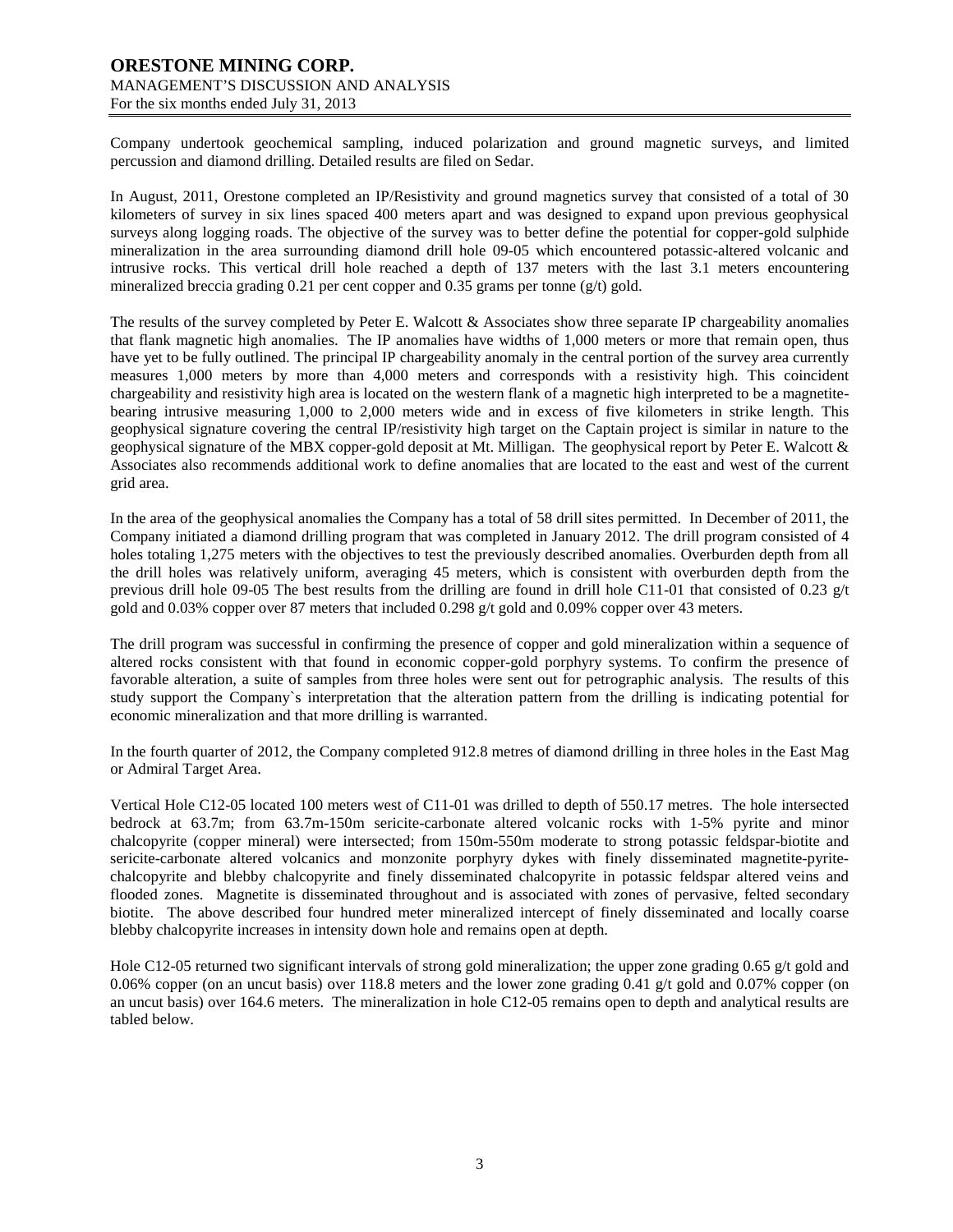# **ORESTONE MINING CORP.** MANAGEMENT'S DISCUSSION AND ANALYSIS

| For the six months ended July 31, 2013 |  |
|----------------------------------------|--|
|                                        |  |

| <b>Hole C12-05</b> | From/To<br>(meters) | Length<br>(meters) | Copper<br>(percent) | Gold<br>grams/tonne |
|--------------------|---------------------|--------------------|---------------------|---------------------|
| Upper zone         | 88.1-206.9          | 118.8              | 0.06                | 0.65                |
| Incl.              | 152.1-161.2         | 9.1                | 0.27                | 6.46                |
| Lower zone         | 377.6-542.2         | 164.6              | 0.07                | 0.41                |
| Incl.              | 499.5-505.6         | 6.1                | 0.51                | 4.45                |
| Upper zone*        | 88.1-206.9          | 118.8              | 0.06                | 0.30                |
| Lower zone*        | 377.6-542.2         | 164.6              | 0.07                | 0.32                |

\*High Gold Values Cut to 1.6 g/t

In January of 2013, the Company conducted a detailed 130 kilometer ground magnetic survey that was completed in February 2013. The magnetic survey was designed to define the magnetic anomaly within the area of the recent drill discovery of significant gold/copper mineralization.

This magnetic survey was successful in in identifying new magnetic anomalies. Drilling conducted in late 2012 intercepted disseminated gold-copper mineralization associated with magnetic monzonite dyke swarms and strong potassic alteration conforming to the classic alkalic porphyry model. The data generated from the magnetic survey has defined the size and shape of the magnetic targets which are also related to moderate IP chargeability highs in excess of 10mV/V (millivolts/volts). Combined, this data has defined compelling drill targets which will allow future drilling efforts to focus on the magnetite/gold association.

The survey on the West Mag target area outlined three large magnetic highs over a northwesterly trending area measuring 2500m x 5000m, the largest and most significant, T9 measures 1000m x 4000m with a northwesterly strike length. These large targets lie four kilometeres to the west of the Admiral target. To date no drilling has been conducted in this area and it is believed they represent magnetite-potassic alteration and magnetic monzonite intrusives.

In July 2013, the Company completed a drilling campaign that consisted of three diamond drill holes totaling 642 meters. Holes C13-01 and C13-02 were drilled 400 metres respectively NW and SE of significant potassic alteration and copper gold mineralization intersected in previous holes C12-05 and C11-01. Hole C13-03 was drilled in the center of the Admiral target, a large magnetic high measuring 1000 metres by 1500 metres located 800 metres north of holes C12-05 and C11-01.

Hole C13-03 intersected an unaltered and un-mineralized post mineral alkalic gabbro dyke from the bedrock contact at 78.9m to 280.0m. At a depth of 204.9m to 207.9m a xenolith fragment of highly potassic-sericite altered monzonite porphyry was intersected which assays 0.226% copper and 1.90  $g/t$  gold over three metres. The post mineral dyke is interpreted to measure 50 metres in thickness and 1000 meters in strike length and the xenolith fragment or rafted block is thought to have been transported from immediate adjacent rocks.

Hole 13-02 was drilled at an Azimuth of -70 NE across a strong magnetic anomaly and intersected two sections of potassic-sericite altered volcanic and monzonite dykes separated by a section of post mineral andesite dykes. The first mineralized dyke was intersected from 32.4m to 66.4m for an interval of 34m with an average grade of 0.073% copper and 0.20 g/t gold while the second mineralized dyke was intersected from 121.3m to 170.1m for an interval of 48.8m with an average grade of 0.055% copper and 0.35 g/t gold.

Hole C13-01 intersected intensely quartz-sericite-pyrite altered volcanics on the south margin of the Admiral target averaging 183 ppm Cu and 52 ppb Au.

### **Todd Property**

The Company holds a 51% interest in the Todd Creek property which is comprised of approximately 12,222 hectares of mineral claims.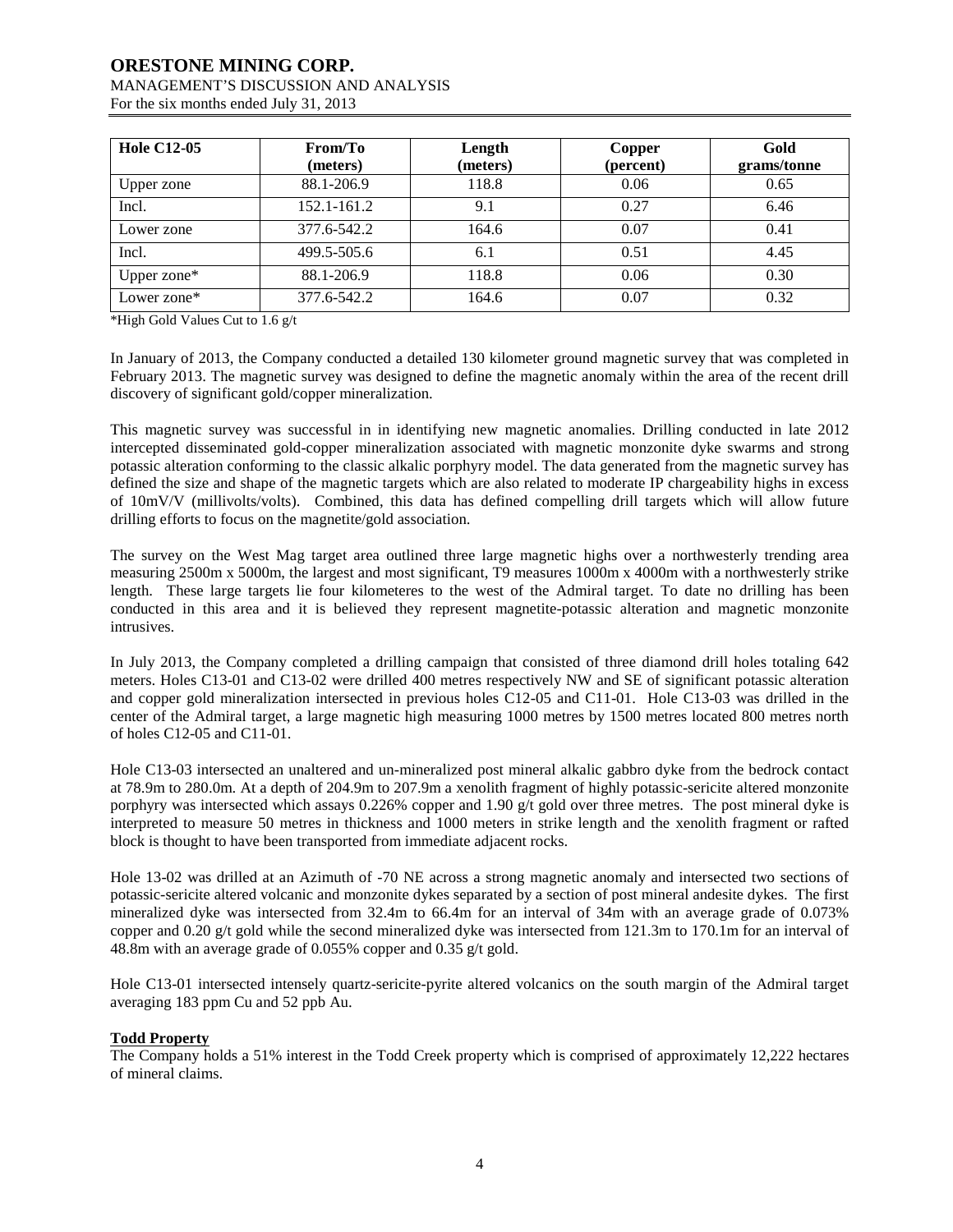The Todd Creek property is located in northwest British Columbia, approximately 35 kilometers northeast of the town of Stewart. The property is within the Jurassic Hazelton, similar to the geological environment that hosts several large and significant mineral deposits. These deposits include the Granduc Mine (historic producer), Eskay Creek Mine (historic producer) and Kerr-Sulphurets-Mitchell deposit. The Company believes that the Todd property has the potential to host significant mineral deposits of a type consistent with the other known deposits in the district.

On April 30, 2010, Orestone signed the Todd Creek Joint Venture Agreement with Goldeye Explorations Limited and Polar Star Mining Corporation and became the Manager of the Joint Venture, in which it holds a 51% interest, acquired through the purchase of Intuitive Exploration Inc. ("Intuitive"). The Company completed the acquisition with Intuitive on June 3, 2010 by way of a share exchange. As of June 3, 2010 Intuitive was the Company's whollyowned subsidiary and the Company is the parent of Intuitive. The principle asset of Intuitive is the 51% ownership in the Todd Creek Venture. Under the Todd Creek option agreement, the Company earned its 51% interest in the Todd Property by making payments on the property aggregating \$180,000, issuing 170,000 shares and by incurring expenses related to the Todd Creek Property aggregating \$2,500,000. Geofine has a net smelter return royalty in the amount of 2.5%. The Todd Creek Joint Venture pays a \$25,000 advance on the above royalty to Geofine every November.

Dr. Mark Fedikow of Mount Morgan Resources Ltd. completed a NI 43-101 technical report on the Todd Property and the Todd Creek Report has been filed on SEDAR at [www.sedar.com.](http://www.sedar.com/) The author of the Todd Creek Report, Dr. Fedikow, is an independent Qualified Person under NI 43-101.

#### **LaForce Property**

The 100% owned LaForce Project consists of 47 square kilometers located just east of Aurico Gold's Kemess coppergold mine in northern British Columbia.

In September 2011 the Company completed additional surface exploration that consisted of channel sampling across the area where previous outcrop sampling had returned a gold value of 17.7 g/t over 5.0 meters, and additional channel sampling along the 900 meter strike length of the interpreted structural zone that hosts gold mineralization. Sampling did show results anomalous in gold but did not confirm the grades that resulted from previous sampling.

The program was cut short due to bad weather that limited accessibility.

On February 1, 2012 a number of claims that were part of the La Force property were allowed to expire. On February 1, 2013 all remaining claims expired.

### **QUALIFIED PERSON**

The technical information reported in this MD&A has been reviewed and approved by Mr. Ross Zawada P. Geo., the Company's Exploration Manager. Mr. Zawada is a Professional Geoscientist and member of the Professional Engineers and Geoscientist Association of British Columbia (APGEBC) and a qualified person as defined by NI 43- 101.

#### **IMPAIRMENT OF LONG-LIVED ASSETS**

The Company completed an impairment analysis as at July 31, 2013, which considered the indicators of impairment in accordance with IFRS 6, "Exploration for and Evaluation of Mineral Resources," and IAS 36, "Impairment of Assets". Management concluded that no impairment charge was required because:

- there have been no significant changes in the legal factors or climate that affects the value of the properties;
- all property rights remain in good standing;
- there have been no significant changes in the projections for the properties;
- exploration results continue to be positive;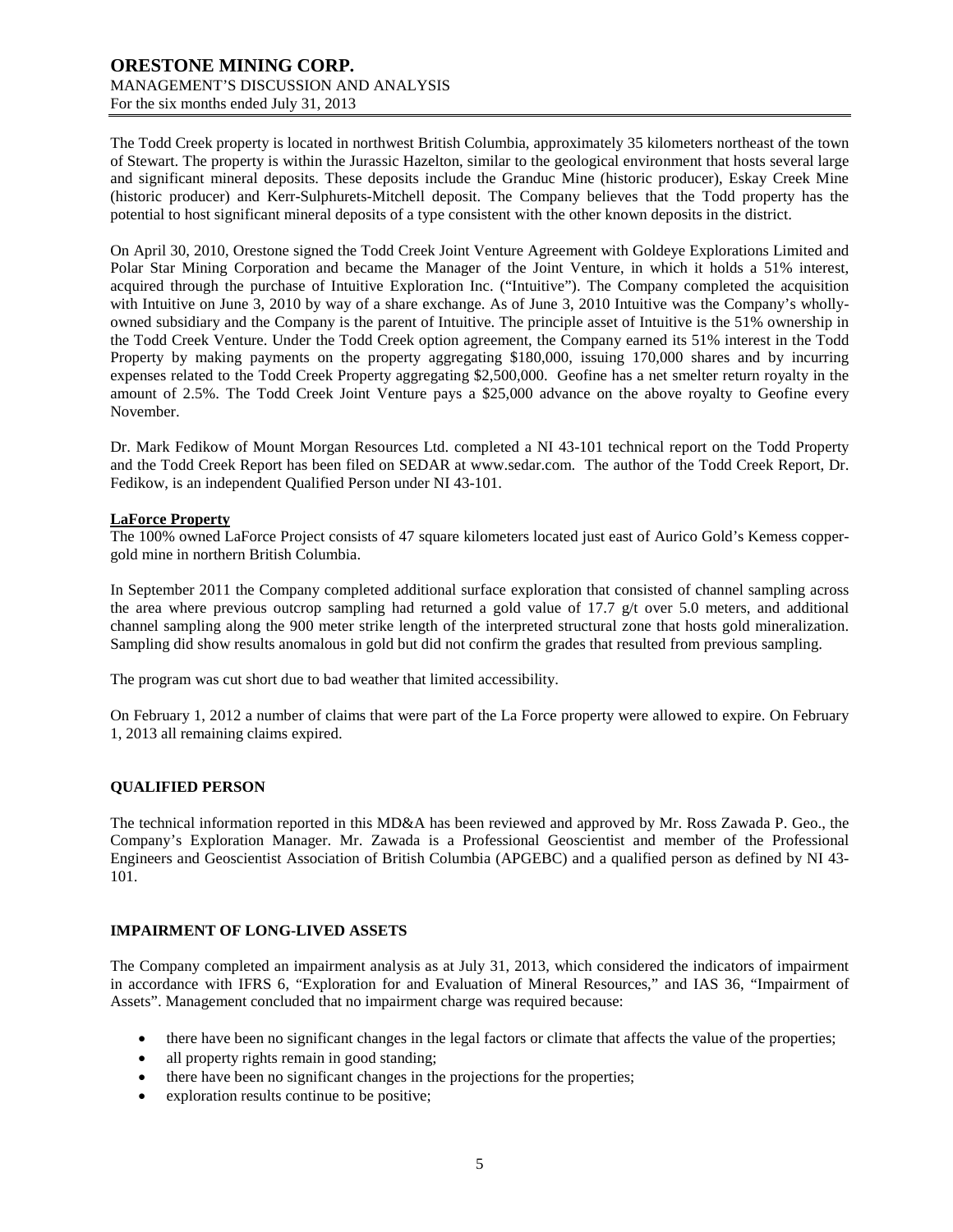• the Company intends to continue its exploration and development plans on its properties.

### **RISKS AND UNCERTAINTIES**

Below are some of the risks and uncertainties that the Company faces.

#### *Industry*

The Company is engaged in the exploration of mineral properties, an inherently risky business. There is no assurance that a mineral deposit will ever be discovered and economically produced. Most exploration projects do not result in the discovery of commercially mineable ore deposits. If market conditions make financings difficult, it may be difficult for the Company to find joint venture partners. The Company may be unsuccessful in identifying and acquiring projects of merit.

### *Mineral resource estimates*

The estimation of reserves and mineralization is a subjective process and the accuracy of any such estimates is a function of the quality of available data and of engineering and geological interpretation and judgment. No assurances can be given that the volume and grade of reserves recovered and rates of production will not be less than anticipated.

#### *Gold and metal prices*

The price of gold is affected by numerous factors including central bank sales, producer hedging activities, the relative exchange rate of the U.S. dollar with other major currencies, supply and demand, political, economic conditions and production levels. In addition, the price of gold has been volatile over short periods of time due to speculative activities. The prices of other metals and mineral products that the Company may explore have the same or similar price risk factors.

### *Cash flows and additional funding requirements*

The Company currently has no revenue from operations. If any of its exploration programs are successful and optionees of properties complete their earn-in, the Company would have to provide its share of ongoing exploration and development costs in order to maintain its interest or be reduced in interest or to a royalty interest. Additional capital would be required to put a property into commercial production. The sources of funds currently available to the Company are equity capital or the offering of an interest in its projects to another party. Current economic conditions have limited the Company's ability to access financing through equity markets and this has created significant uncertainty as to the Company's ability to fund ongoing operations for the next operating period.

#### *Environmental*

The Company's exploration and development activities are subject to extensive laws and regulations governing environment protection. The Company is also subject to various reclamation-related conditions. Although the Company closely follows and believes it is operating in compliance with all applicable environmental regulations,

there can be no assurance that all future requirements will be obtainable on reasonable terms. Failure to comply may result in enforcement actions causing operations to cease or be curtailed and may include corrective measures requiring capital expenditures. Intense lobbying over environmental concerns by NGOs has caused some governments to cancel or restrict development of mining projects. Current publicized concern over climate change may lead to carbon taxes, requirements for carbon offset purchases or new regulation. The costs or likelihood of such potential issues to the Company cannot be estimated at this time.

#### *Laws and regulations*

The Company's exploration activities are subject to extensive federal, provincial, state and local laws and regulations governing prospecting, development, production, exports, taxes, labour standards, occupational health and safety, mine safety and other matters in all the jurisdictions in which it operates. These laws and regulations are subject to change, can become more stringent and compliance can therefore become more costly. The Company applies the expertise of its management, advisors, employees and contractors to ensure compliance with current laws.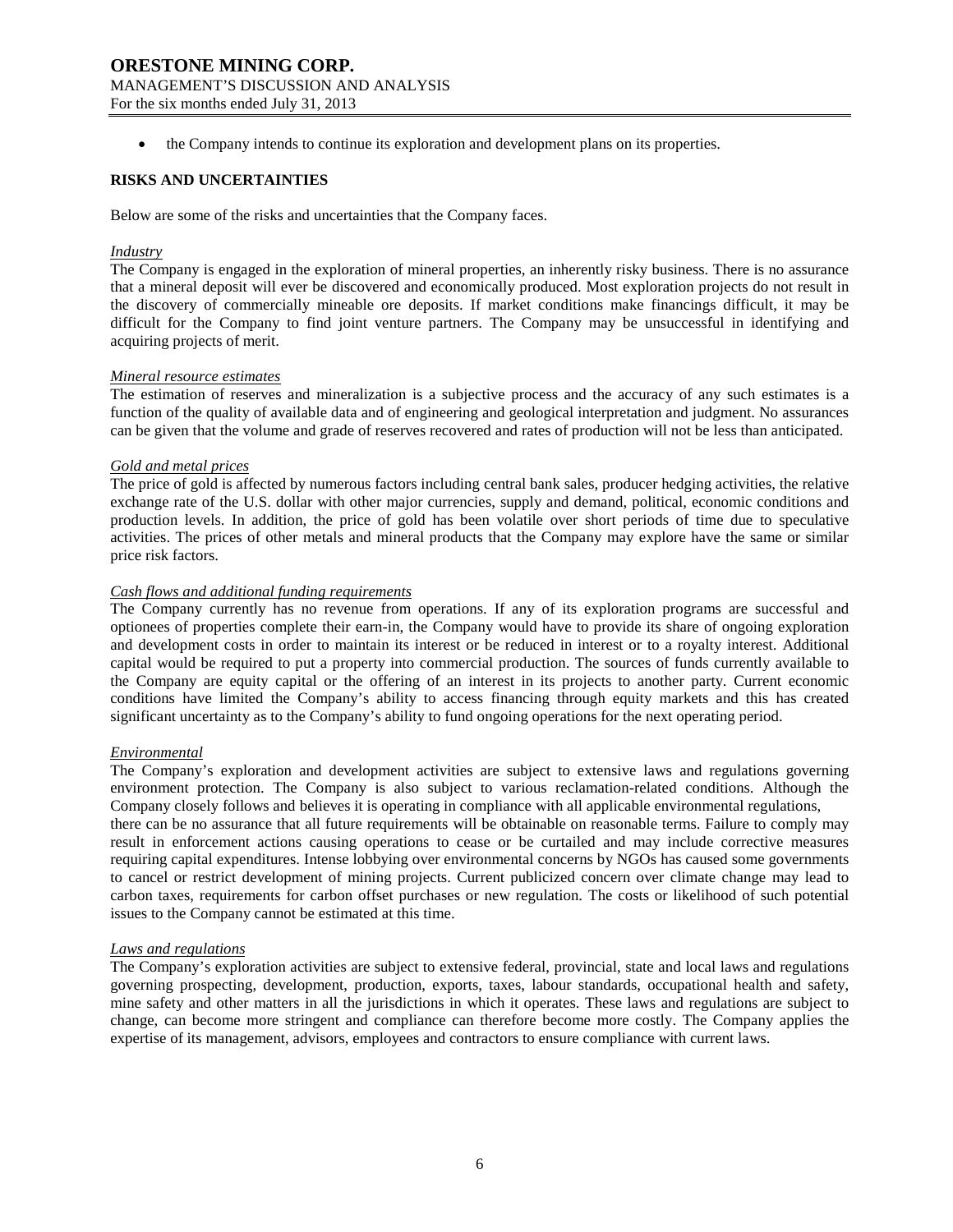### *Title to mineral properties*

While the Company has investigated title to its mineral properties, this should not be construed as a guarantee of title. The properties may be subject to prior unregistered agreements or transfers and title may be affected by undetected defects. Unresolved native land claim issues in Canada may affect its properties in this jurisdiction in the future.

### *Possible dilution to present and prospective shareholders*

The Company's plan of operation, in part, contemplates the financing of its business by the issuance of securities and possibly, incurring debt. Any transaction involving the issuance of previously authorized but unissued shares of common stock, or securities convertible into common stock, would result in dilution, possibly substantial, to present and prospective holders of common stock. The Company may seek joint venture partners to fund in whole or in part exploration projects. This dilutes the Company's interest in properties. This dilution is undertaken to spread or minimize the risk and to expose the Company to more exploration plays. However, it means that any increased market capitalization or profit that might result from a possible discovery would be shared with the joint venture partner. There is no guarantee that the Company can find a joint venture partner for any property.

### *Material risk of dilution presented by large number of outstanding share purchase options and warrants*

At July 31, 2013, there were 3,392,500 stock options outstanding. Directors and officers hold 2,768,250 of the options and 624,250 are held by employees and consultants of the Company. At July 31, 2013, there were 10,477,205 outstanding warrants with expiry dates from October 23, 2013 to June 20, 2014; and 1,041,250 outstanding finder's warrants exercisable until October 23, 2013.

### *Trading volume*

The relatively low trading volume of the Company's shares reduces the liquidity of an investment in its shares.

### *Volatility of share price*

Market prices for shares of early stage companies are often volatile. Factors such as announcements of mineral discoveries or discouraging exploration results, changes in financial results, and other factors could have a significant effect on share price.

#### *Competition*

There is competition from other mining exploration companies with operations similar to the Company's. Many of the companies with which it competes have operations and financial strength greater than the Company's.

#### *Dependence on management*

The Company depends heavily on the business and technical expertise of its management.

### *Conflict of interest*

Some of the Company's directors and officers are directors and officers of other natural resource or mining-related companies. These associations may give rise from time to time to conflicts of interest. As a result of such conflict, the Company may miss the opportunity to participate in certain transactions.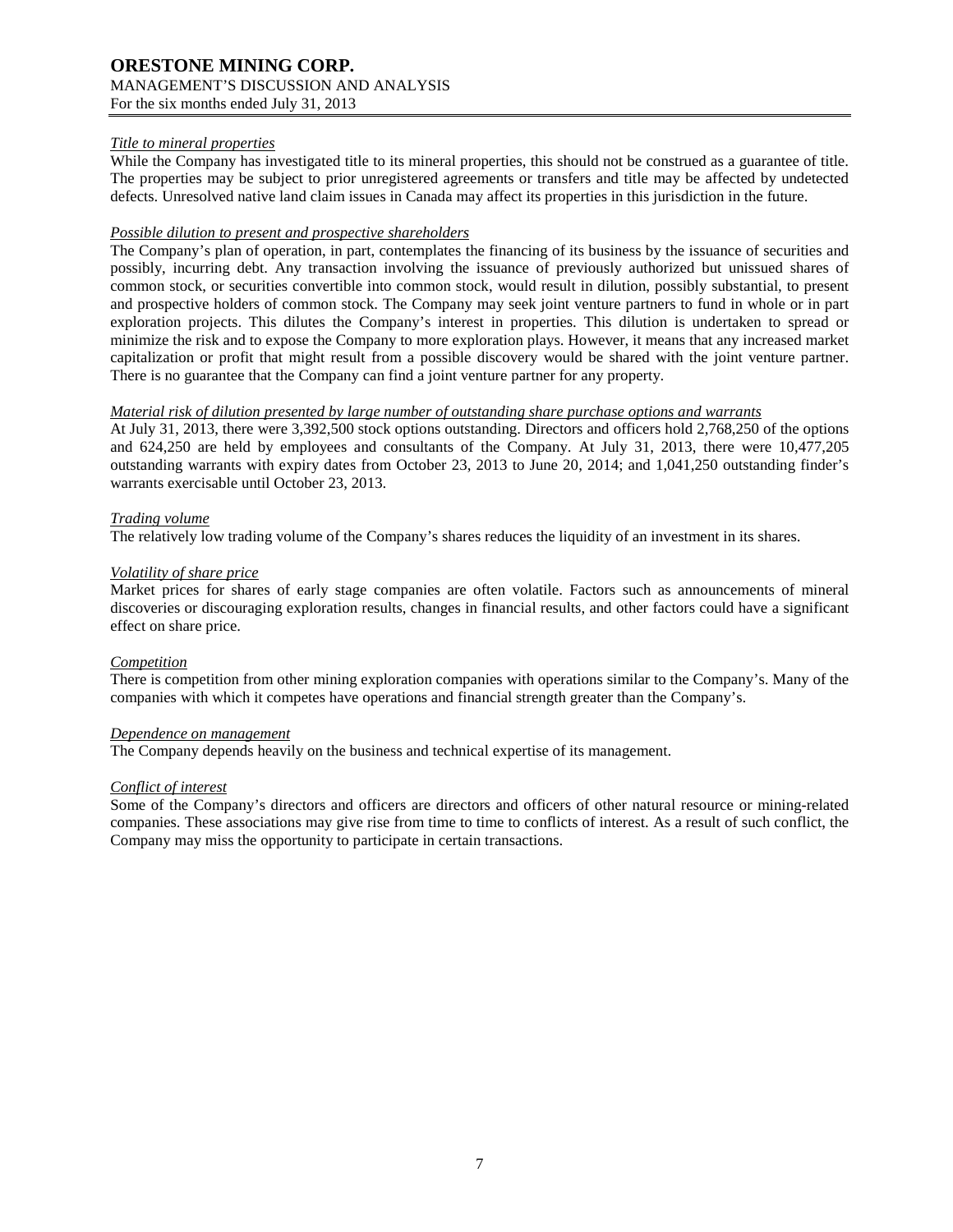### **ORESTONE MINING CORP.** MANAGEMENT'S DISCUSSION AND ANALYSIS

For the six months ended July 31, 2013

### **SUMMARY OF SELECTED ANNUAL FINANCIAL INFORMATION**

|                                                                         | Year ended<br>January 31, 2013 | Year ended<br>January 31, 2012 | Year ended<br>January 31, 2011 |
|-------------------------------------------------------------------------|--------------------------------|--------------------------------|--------------------------------|
|                                                                         | <b>Under IFRS</b>              | <b>Under IFRS</b>              | Under IFRS                     |
|                                                                         | \$                             | \$                             | \$                             |
| Net sales / total revenues                                              |                                |                                |                                |
| Income (loss) before discontinued operations and<br>extraordinary items | (639,240)                      | (913,700)                      | (461,765)                      |
| Per share basis                                                         | (0.03)                         | (0.02)                         | (0.01)                         |
| Diluted per share basis                                                 | (0.03)                         | (0.02)                         | (0.01)                         |
| Net income or loss, total                                               | (639,240)                      | (913,700)                      | (461,765)                      |
| Per share basis                                                         | (0.03)                         | (0.02)                         | (0.01)                         |
| Diluted per share basis                                                 | (0.03)                         | (0.02)                         | (0.01)                         |
| Total assets                                                            | 4,942,130                      | 3,689,866                      | 3,048,235                      |
| Total long-term financial liabilities                                   |                                |                                |                                |
| Cash dividends declared per share                                       |                                |                                |                                |

### **SUMMARY OF QUARTERLY FINANCIAL INFORMATION**

| Fiscal quarter ended                    | Revenues*<br>S | <b>Net</b><br>income $(\text{loss})^{**}$ | Loss per share<br>from continuing<br>operations<br>S | <b>Net</b><br>comprehensive<br>income (loss) | <b>Net</b><br>income (loss)<br>per share<br>S |
|-----------------------------------------|----------------|-------------------------------------------|------------------------------------------------------|----------------------------------------------|-----------------------------------------------|
| $31 -$ Jul $-13$                        | Nil            | (155,204)                                 | (0.00)                                               | (151,775)                                    | (0.00)                                        |
| 30-Apr-13                               | Nil            | (222, 985)                                | (0.01)                                               | (220,769)                                    | (0.01)                                        |
| $31$ -Jan-13                            | Nil            | (326, 356)                                | (0.01)                                               | (233, 537)                                   | (0.01)                                        |
| $31-Oct-12$                             | Nil            | (109, 631)                                | (0.00)                                               | (112,015)                                    | (0.00)                                        |
| $31$ -Jul-12                            | Nil            | (114, 919)                                | (0.00)                                               | (114, 919)                                   | (0.00)                                        |
| 30-Apr-12                               | Nil            | (178, 769)                                | (0.00)                                               | (178, 769)                                   | (0.00)                                        |
| $31$ -Jan-12                            | Nil            | (352,901)                                 | (0.00)                                               | (352,901)                                    | (0.00)                                        |
| $31-Oct-11$<br>$\mathbf{A}$<br>$\cdots$ | Nil            | (280,701)                                 | (0.00)                                               | (280,701)                                    | (0.00)                                        |

Revenues exclude interest income.

\*\* Net income (loss) before income taxes.

*Results of operation for the three months ended July 31, 2013 compared to the three months ended July 31, 2012:* For the quarter ended July 31, 2013 the Company recorded a net comprehensive loss of \$151,755 (loss per share - \$0.00) compared to \$114,919 (loss per share - \$0.01) in the first quarter of fiscal 2013.

During the three months ended July 31, 2013, the Company incurred \$155,204 (2012 - \$114,919) in general and administrative expenses, of which \$43,106 (2012 - \$27,034) relates to non-cash share-based payments expense for options vested during the period and non-cash depreciation of \$12 (2012 - \$169). Excluding the non-cash items, the Company's general and administrative expenses amounted to \$112,086 compared to 2012's \$87,716, an increase of \$24,370. The increase was primarily due to an increase in office miscellaneous expenses of \$24,098 due to travel and entertainment expenses to raise company awareness, and increase of \$6,715 in investor relation expenses due to a continued effort to promote the Company's financing; offset by the decrease on professional fees of \$16,072 due to a decrease in legal and audit and tax services required. Other administrative expenditures varied over the periods but the overall effect of these variances was not material.

During the three months ended July 31, 2013, the Company had interest income of \$3,429 compared to 2012's \$Nil, an increase of \$3,429. The increase was due to interest earned on cash invested in Guaranteed Investment Certificates  $(GIC's).$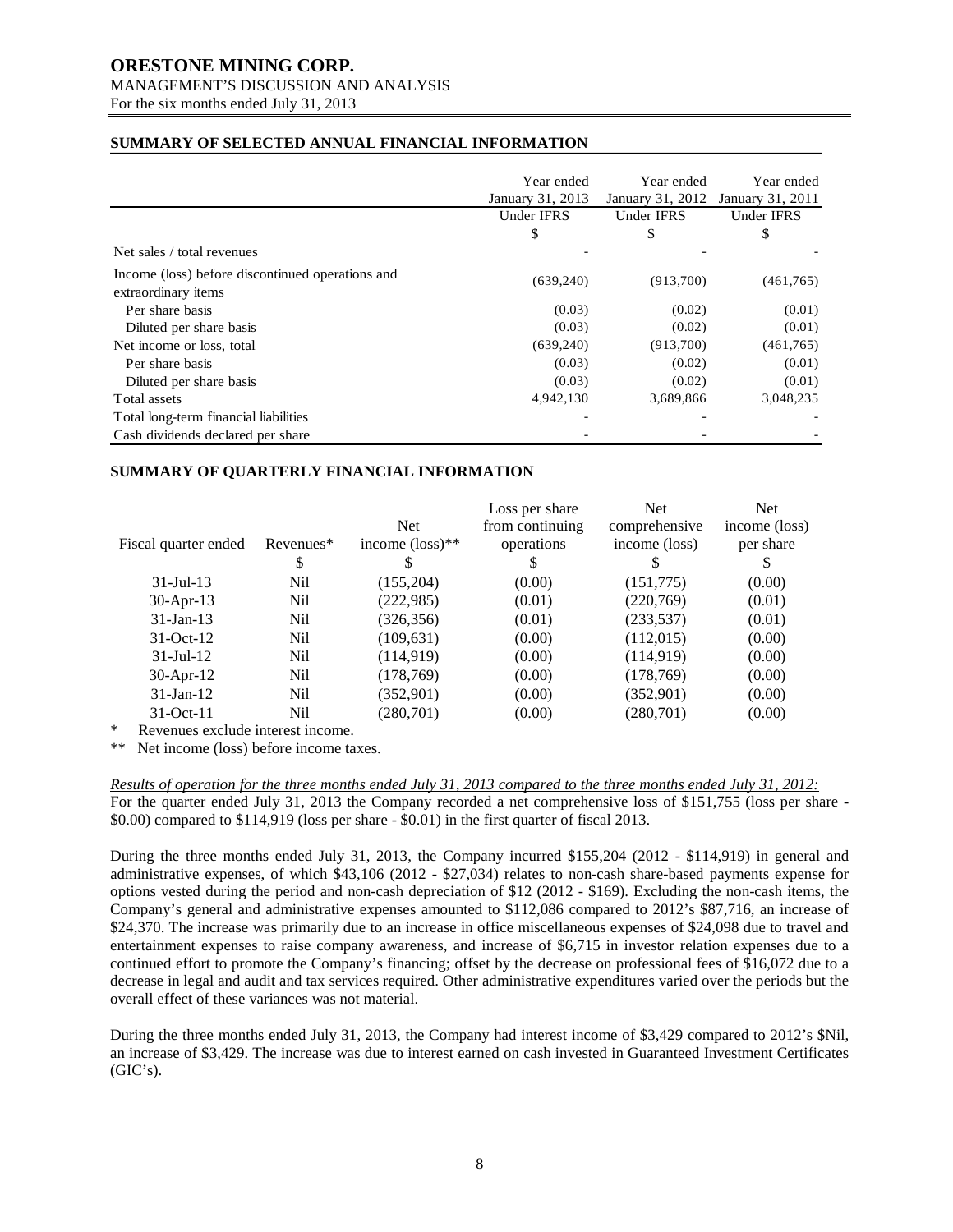*Results of operation for the six months ended July 31, 2013 compared to the six months ended July 31, 2012:*

During the six months ended July 31, 2013, the Company incurred losses of \$372,544 (2011 - \$293,688) in general and administrative expenses, of which \$122,213 (2012 - \$87,834) relates to non-cash share based expense for options vested during the period and non-cash depreciation of \$24 (2012 - \$339). Excluding the non-cash items, the Company's general and administrative expenses amounted to \$255,952 compared to 2012's \$205,515, and increase of \$50,437. The increase was primarily due to increase in office miscellaneous expenses of \$29,997 due to travel and entertainment expenses to raise company awareness, and increase in project investigation expenses of \$22,146 due to travel expenses for trips to sites with good potential, an increase of \$7,960 in investor relation expenses due to a continued effort to raise company awareness; offset by the decrease on professional fees of \$15,523 due to a decrease in legal and audit and tax services required, and a decrease of \$3,394 in salaries and other benefits expenses. Other administrative expenditures varied over the periods but the overall effect of these variances was not material.

During the six months ended July 31, 2013, the Company had interest income of \$5,645 compared to 2012's \$Nil, an increase of \$5,645. The increase was due to interest earned on cash invested in Guaranteed Investment Certificates  $(GIC's).$ 

### **LIQUIDITY AND CAPITAL RESOURCES**

At July 31, 2013, the Company had current assets of \$960,169 and current liabilities of \$257,099 (January 31, 2013 - \$1,393,913 and \$329,248 respectively). Working capital was \$703,070 (January 31, 2013 – working capital of \$1,064,665). Cash totaled \$865,315 as at July 31, 2013, a decrease of \$172,498 from \$1,037,813 as at January 31, 2013. The decrease was a result of (a) \$137,308 (2012 - \$20,877) spent in its operating activities including changes in working capital, and (b) \$183,445 (2012 - \$152,926) spent on the Company's mineral properties and property, plant and equipment; offset by (c) \$148,255 (2012 - \$Nil) net proceeds received from the private placement.

The Company has obligations pursuant to option agreements it has entered into. The Company has no contractual commitments to satisfy these obligations, however it would forfeit any interest it may have earned to that date should it decide not to satisfy these obligations. Detailed terms of those agreements and the obligations are included in the financial statements.

On June 20, 2013, the Company completed a non-brokered private placement for gross proceeds of \$151,250 by issuing 1,779,410 units at \$0.085 per unit (the "Unit"). Each unit comprised of one common share and one-half of one common share purchase warrant. Each whole warrant entitles the holder to purchase one common share of the Company at a price of \$0.14 until June 20, 2014. The warrants were allocated a fair value of \$12,106 using the Black Scholes Option Pricing Model. The assumptions used were a risk-free interest rate of 1.14%, an expected life of one year, annualized volatility of 114%, and a dividend rate of 0%. The Company paid finder's fees of \$1,488 in cash and an aggregate of \$1,507 was also included in share issue costs related to regulatory filing fees. All securities issued are subject to a four-month hold period expiring October 20, 2013.

Management estimates that the current cash position and future cash flows from warrants and options will be sufficient for the Company to carry out its anticipated exploration and operating plans through the end of its fiscal 2014.

There may be circumstances where, for sound business reasons, a reallocation of funds may be necessary in order to the Company to achieve its stated business objectives.

### **OFF BALANCE SHEET ARRANGEMENTS**

The Company has no off-balance sheet arrangements that would potentially affect its operations or financial condition of the Company.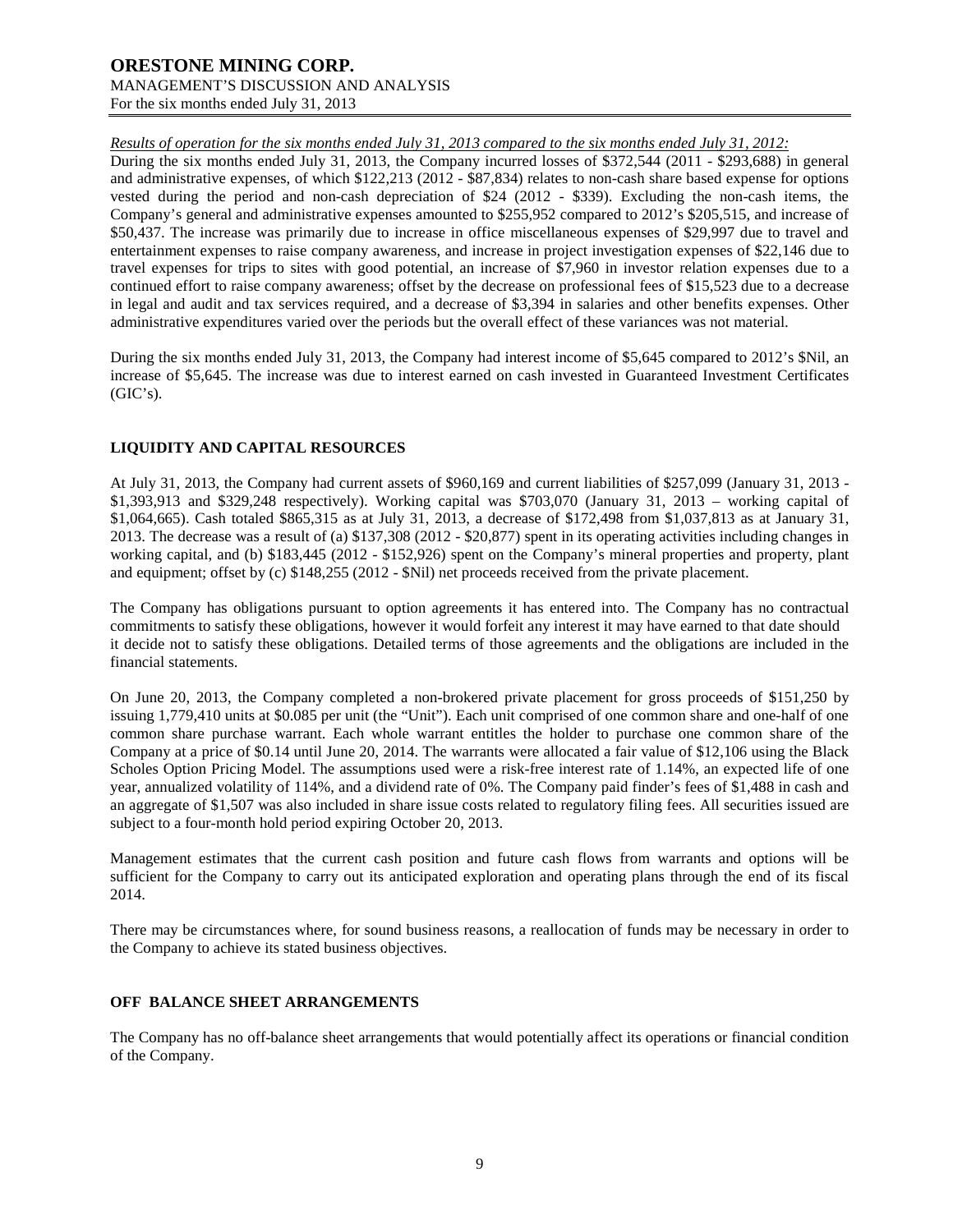### **OUTSTANDING SHARE DATA**

#### Common Shares

The authorized share capital of the Company consists of an unlimited number of common shares without par value.

|                  | Number of common shares<br>issued and outstanding | <b>Share Capital Amount</b> |
|------------------|---------------------------------------------------|-----------------------------|
| January 31, 2013 | 35,792,823                                        | \$6,006,679                 |
| July 31, 2013    | 37.572.233                                        | \$6,142,828                 |

### Stock options

The Company has adopted an incentive share option plan for its directors, officers, employees and consultants under which the Company may gran options to acquire a maximum number of common shares equal to 10% of the total issued and outstanding common shares of the Company.

On June 28, 2013, the Company granted directors, officers, employees and consultants of the Company incentive stock options to purchase an aggregate of 625,000 common shares. The options are exercisable until June 28, 2018 at an exercise price of \$0.10 per share.

During the six months ended July 31, 2013, 320,000 options at exercise prices ranging from \$0.15 to \$0.80 expired unexercised. As at July 31, 2013, the Company had a total of 3,392,500 options outstanding with exercise prices ranging from \$0.10 to \$0.60, expiring between September 8, 2013 and June 28, 2018. If all the remaining outstanding options were exercised, the Company's available cash would increase by \$624,000.

As at July 31, 2013 a total of 3,392,500 stock options were outstanding as follows:

| Number of<br>shares | Exercise     |                    |
|---------------------|--------------|--------------------|
|                     | price $(\$)$ | Expiry date        |
| 43,750              | 0.42         | September 8, 2013  |
| 50,000              | 0.60         | January 12, 2015   |
| 368,750             | 0.42         | September 8, 2016  |
| 50,000              | 0.40         | September 29, 2016 |
| 2,255,000           | 0.15         | October 26, 2017   |
| 625,000             | 0.10         | June 28, 2018      |
| 3.392.500           |              |                    |

### Warrants

As at July 31, 2013, a total of 10,477,205 share purchase warrants and 1,041,250 finder's purchase warrants were outstanding as follows:

*Warrants*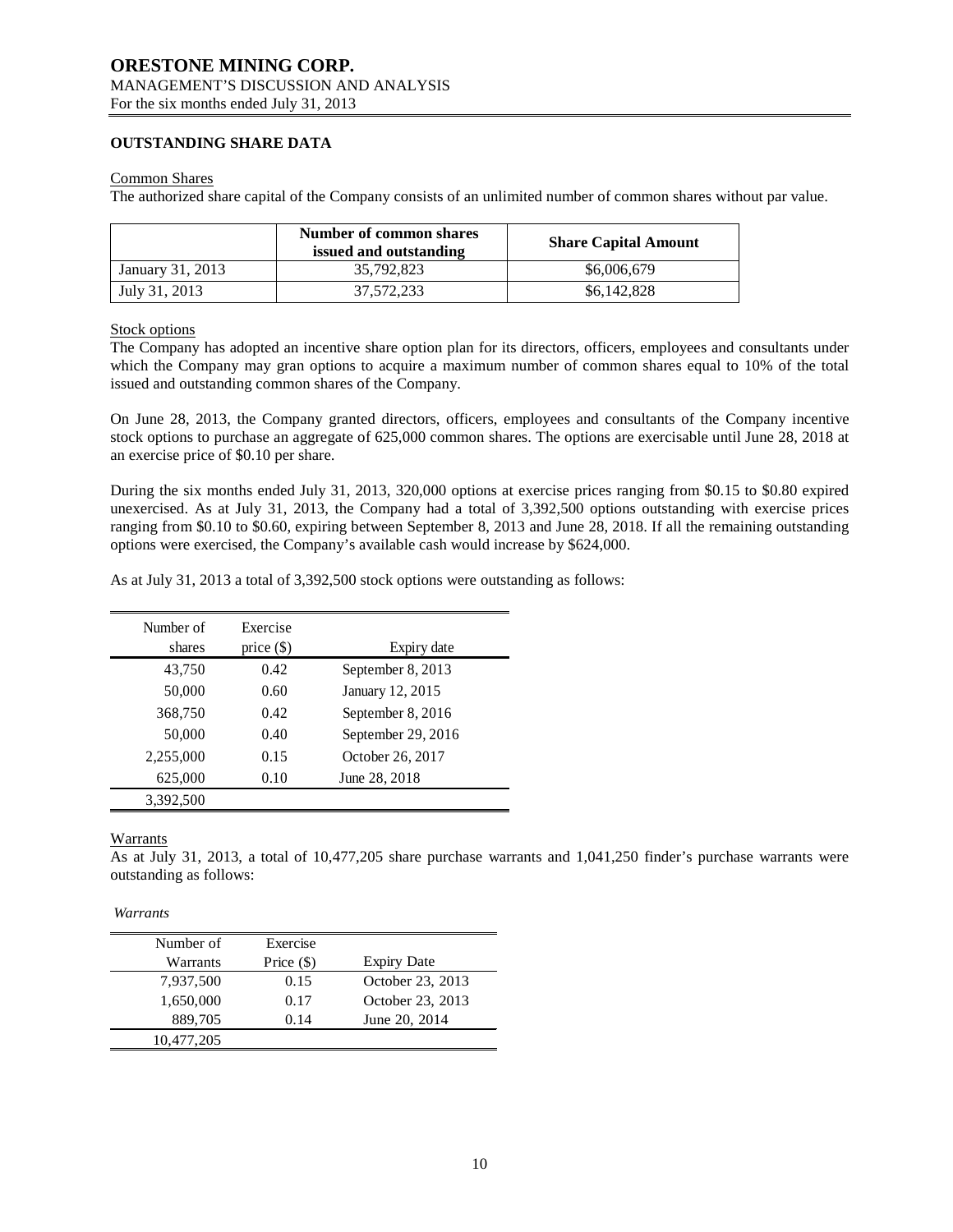| Number of | Exercise     |                    |
|-----------|--------------|--------------------|
| Warrants  | Price $(\$)$ | <b>Expiry Date</b> |
| 89,250    | 0.15         | October 23, 2013   |
| 21,000    | 0.17         | October 23, 2013   |
| 798,000   | 0.10         | October 23, 2013   |
| 133,000   | 0.125        | October 23, 2013   |
| 1.041.250 |              |                    |

#### *Finder's Warrants*

If all the remaining outstanding warrants were exercised, the Company available cash would increase by \$1,709,066.

At the date of this MD&A, there were 37,572,233 common shares issued and outstanding and 52,483,188 common shares outstanding on a diluted basis.

### **RELATED PARTY TRANSACTIONS**

a) Key management personnel compensation

The aggregate value of transactions and outstanding balances relating to key management personnel and entities over which they have control or significant influence were as follows:

|                              | July 31, | July 31, |
|------------------------------|----------|----------|
|                              | 2013     | 2012     |
|                              |          |          |
| Short-term employee benefits | 81,300   | 78,000   |
| Share-based payments         | 28,000   | -        |
|                              | 109,300  | 78,000   |

### b) Other related party transactions

|                                     |                 | Total charged as at |          | Balance outstanding as at |             |
|-------------------------------------|-----------------|---------------------|----------|---------------------------|-------------|
|                                     |                 | July 31,            | July 31, | July 31,                  | January 31, |
| Amounts due to:                     | Service         | 2013                | 2012     | 2013                      | 2013        |
|                                     |                 |                     |          |                           | S           |
| A public company with a director in |                 |                     |          |                           |             |
| common with the Company             | Rent            | 4.701               | 9.893    |                           |             |
| Officers and directors              | Consulting fees |                     |          |                           |             |
|                                     | and geological  |                     |          |                           |             |
|                                     | consulting fees | 16,500              | 5.000    | 2.500                     | 10,000      |
|                                     |                 | 21,201              | 14,893   | 2,500                     | 10,000      |

|                                     |         | Total charged as at |          | Balance outstanding as at |             |
|-------------------------------------|---------|---------------------|----------|---------------------------|-------------|
|                                     |         | July 31,            | July 31, | July 31,                  | January 31, |
| Amounts due from:                   | Service | 2013                | 2012     | 2013                      | 2013        |
|                                     |         |                     |          |                           |             |
| A public company with a director in |         |                     |          |                           |             |
| common with the Company             | Rent    | 28,131              |          |                           |             |
| A private company controlled by a   |         |                     |          |                           |             |
| director of the Company (Note 4)    | Rent    | 5,523               |          | 9.524                     | 9,000       |
| A public company with a director in |         |                     |          |                           |             |
| common with the Company (Note 4)    | Rent    | 5,523               |          | 5.524                     |             |
|                                     |         | 39.177              |          | 15.048                    | 9.000       |

Amounts owing to/from related parties are non-interest bearing, unsecured, and have no fixed terms of repayment.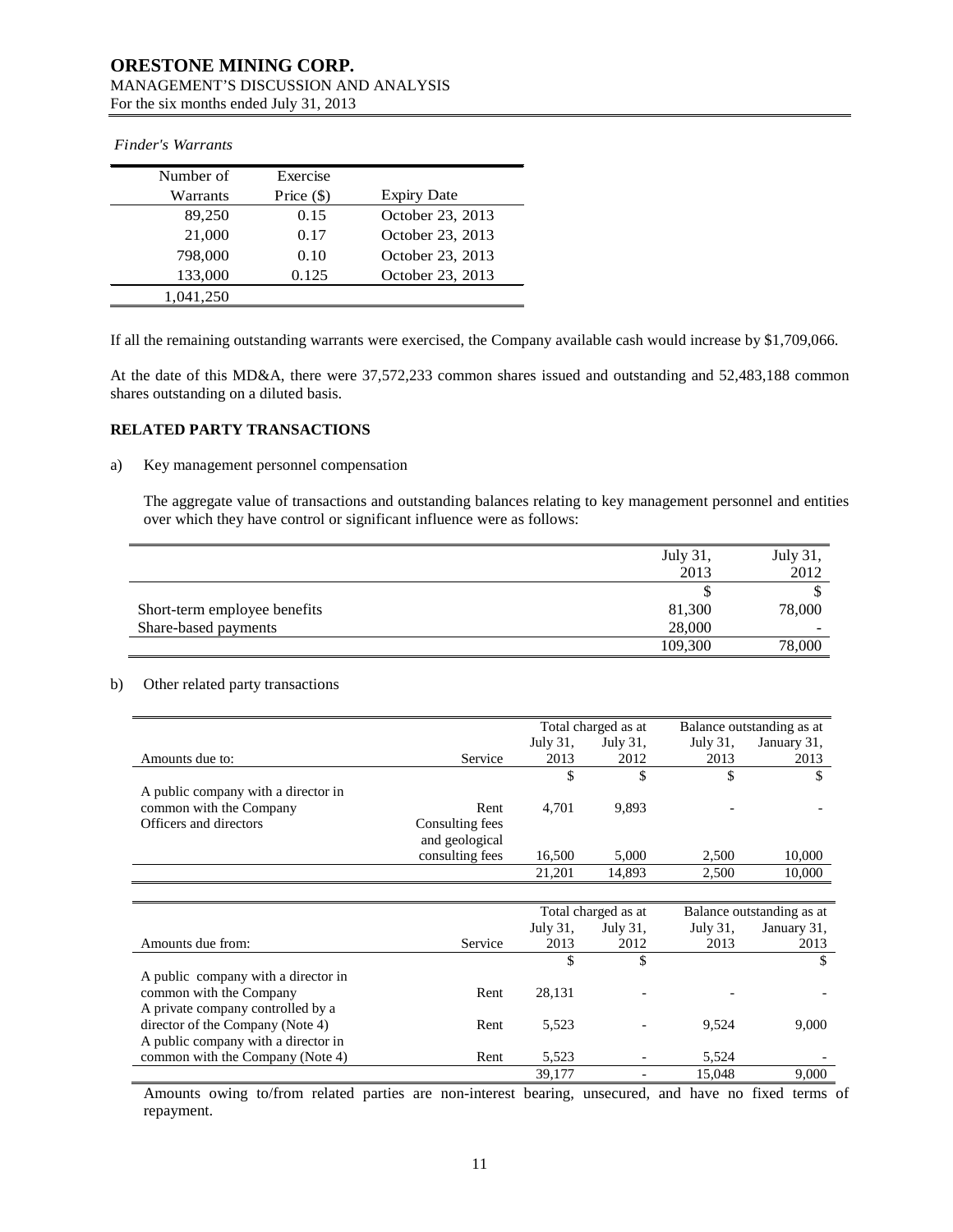#### **PROPOSED TRANSACTIONS**

The Company does not currently have any proposed transactions approved by the board of directors. All current transactions are fully disclosed in the financial statements for the three months ended July 31, 2013.

### **OTHER ITEMS NOT RELATED TO ONGOING BUSINESS ACTIVITIES**

#### *Changes in the direction of business*

Since incorporation on April 30, 2007, the Company is and continues to be primarily in the exploration stage with respect to its mineral properties.

### **FINANCIAL INSTRUMENTS AND RISK MANAGEMENT**

The Company's financial instruments consist of cash, receivables, mineral tax credit recoverable, loans payable, accounts payable and due to related parties. The carrying value of these financial instruments approximates their fair value and are measured based on Level 1 of the fair value hierarchy. The Company's financial instruments are exposed to certain financial risks, including currency risk, credit risk, liquidity risk and interest risk.

#### **Management of Financial Risk**

The Company's financial instruments are exposed to certain financial risks, which include credit risk, interest rate risk, liquidity risk, and market risk.

#### *Credit Risk*

Credit risk is the risk that one party to a financial instrument will fail to fulfill an obligation causing the other party to incur a financial loss. The Company is exposed to credit risks arising from its cash holdings and receivables. The Company manages credit risk by placing cash with major Canadian financial institutions. Receivables are due from the Government of Canada and for reimbursements. Management believes that credit risk related to these amounts is low. As at July 31, 2013, the Company's maximum exposure to credit risk is the carrying value of its cash equivalents and accounts receivable.

#### *Interest Rate Risk*

Interest rate risk is the risk that an investment's value will change due to a change in the level of interest rates. The Company's exposure to interest rate risk relates to its ability to maintain the current rate of interest on its short-term investment.

#### *Liquidity Risk*

Liquidity risk is the risk that the Company will not have sufficient funds to meet its financial obligations when they are due. To manage liquidity risk, the Company reviews additional sources of capital to continue its operations and discharge its commitments as they become due.

#### *Market Risk*

Market risk is the risk that the fair value or future cash flows of a financial instrument will fluctuate because of changes in market prices. Market risk comprises three types of risk: currency risk, interest rate risk and price risk. The Company is not subject to currency risk as the functional currency is the Canadian dollar. The Company does not use any form of derivative or hedging instruments to reduce its foreign currency risk. The Company is not affected by price risk.

#### *Management of Industry Risk*

The Company is engaged primarily in the mineral exploration field and manages related industry risk issues directly. The Company is potentially at risk for environmental reclamation and fluctuations in commodity based market prices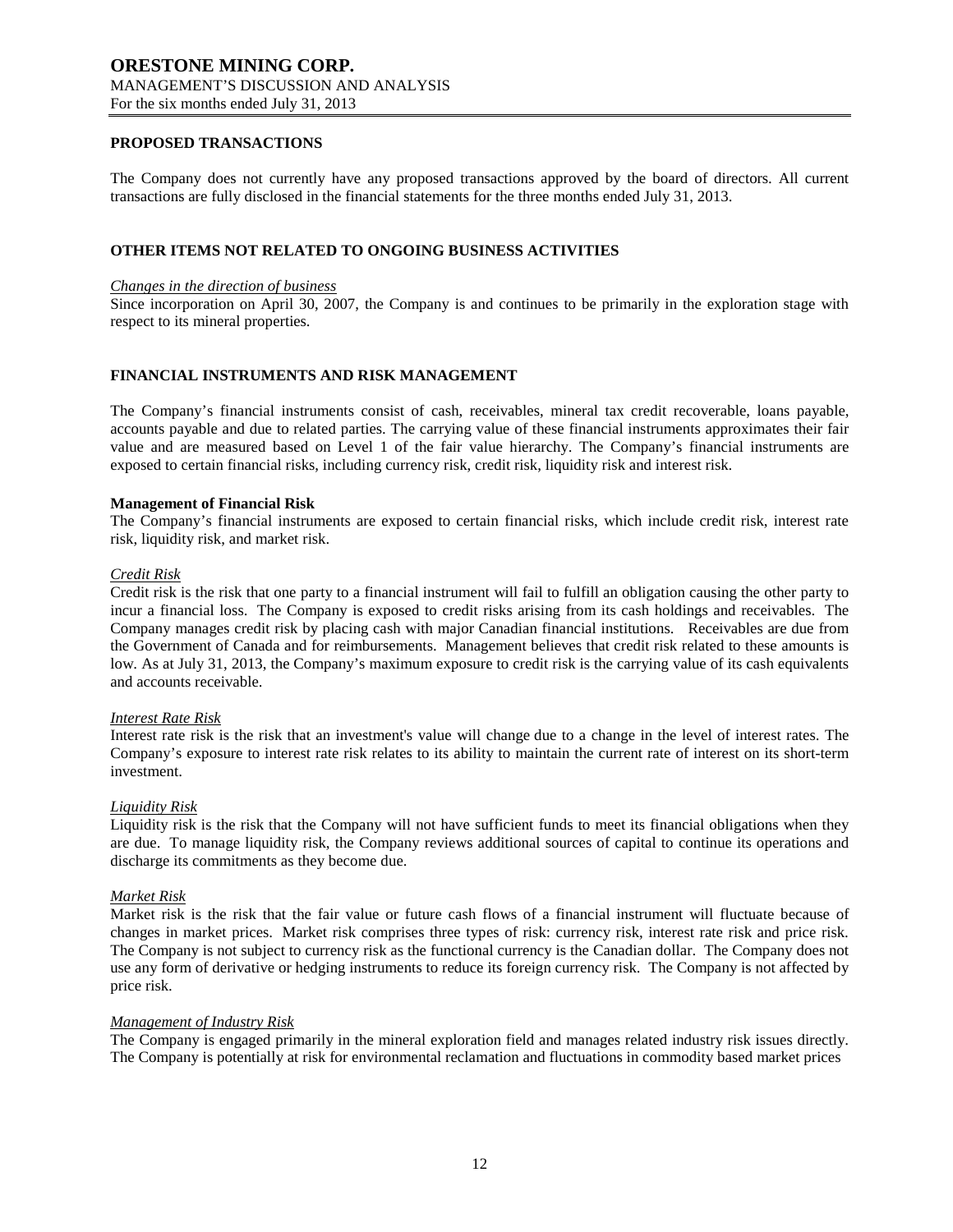## **ORESTONE MINING CORP.** MANAGEMENT'S DISCUSSION AND ANALYSIS

For the six months ended July 31, 2013

associated with resource property interests. Management is of the opinion that the Company addresses environmental risk and compliance in accordance with industry standards and specific project environmental requirements.

### *Commodity Price Risk*

The ability of the Company to explore its mineral properties and the future profitability of the Company are directly related to the market price of gold and other precious metals.

### **Management of Capital**

The Company manages its common shares, stock options and warrants as capital. The Company's objectives when managing capital are to safeguard the Company's ability to continue as a going concern in order to pursue the exploration of its mineral properties to maintain a flexible capital structure which optimizes the costs of capital at an acceptable risk.

The Company manages the capital structure and makes adjustments to it in light of changes in economic conditions and the risk characteristics of the underlying assets. To maintain or adjust the capital structure, the Company may attempt to issue new shares and, acquire or dispose of assets.

### **ACCOUNTING ESTIMATES AND JUDGMENTS**

The preparation of the condensed consolidated interim financial statements requires management to make estimates and judgments and form assumptions that affect the reported amounts and other disclosures in these financial statements. The estimates and associated assumptions are based on historical experience and various other factors that are believed to be reasonable under the circumstances, the results of which form the basis of making the judgments about carrying values of assets and liabilities that are not readily apparent from other sources. Actual results may differ from these estimates under different assumptions and conditions.

The estimates and underlying assumptions are reviewed on an ongoing basis. Revisions to accounting estimates are recognized in the period in which the estimate is revised if the revision affects only that period or in the period of the revision and further periods if the review affects both current and future periods.

Critical accounting estimates are estimates and assumptions made by management that may result in material adjustments to the carrying amount of assets and liabilities within the next financial year. Critical estimates used in the preparation of these financial statements include, among others, the recoverability of accounts receivable and deferred income tax assets, impairment of assets, measurement of share-based payments and valuation of reclamation obligations.

Critical accounting judgments are accounting policies that have been identified as being complex or involving subjective judgments or assessments. Critical accounting judgments include the expected economic lives of and the estimated future operating results and net cash flows from exploration properties and equipment.

### **ADOPTION OF NEW AND REVISED STANDARDS AND INTERPRETATIONS**

Certain pronouncements were issued by the IASB for the IFRS Interpretations Committee that are mandatory for accounting periods beginning after January 1, 2012 or later periods.

The following new standards, amendments and interpretations that have not been early adopted in these financial statements, are not expected to have a material effect on the Company's future results and financial position:

- a) IFRS 10 Consolidated Financial Statements (New; to replace consolidation requirements in IAS 27 (as amended in 2008) and SIC-12);
- b) IFRS 11 Joint Arrangements (New; to replace IAS 31 and SIC-13);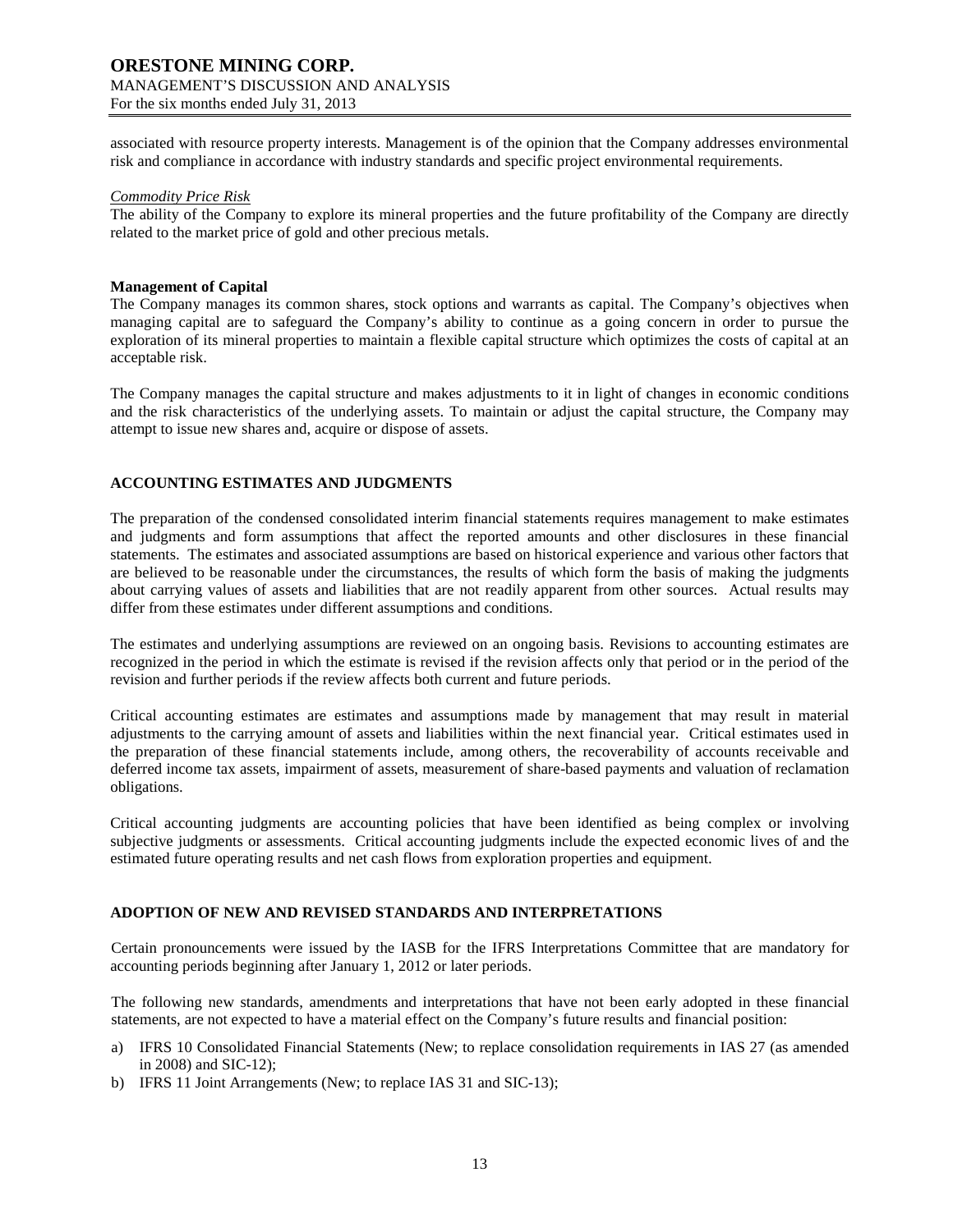- c) IFRS 12 Disclosure of Interests in Other Entities (New; to replace disclosure requirements in IAS 27 (as amended in 2008), IAS 28 (as revised in 2003) and IAS 31);
- d) IFRS 13 Fair Value Measurement (New; to replace fair value measurement guidance in other IFRSs);
- e) IAS 19 Employee Benefits (Amended in 2011);
- f) IAS 27 Separate Financial Statements (Amended in 2011);
- g) IAS 28 Investments in Associates and Joint Ventures (Amended in 2011); and
- h) IFRIC 20 Stripping Costs in the Production Phase of a Surface Mine (New).

The Company anticipates that the application of the above new and revised standards, amendments and interpretations will have no material impact in its results and financial position.

### **OTHER MD&A DISCLOSURE REQUIREMENTS**

#### Information available on SEDAR:

As specified by National Instrument 51-102, Orestone advises readers of this MD&A that important additional information about the Company is available on the SEDAR website (www.sedar.com).

### Disclosure by venture issuer without significant revenue

An analysis of the material components of the Company's general and administrative expenses is disclosed in the financial statements to which this MD&A relates. An analysis of the material components of the mineral property and deferred exploration costs of the Company's mineral properties for its first two completed financial years is disclosed in Note 5 to the financial statements to which this MD&A relates.

### Going concern issue

The Company is in the exploration stage and has no revenue or income from operations. The Company has limited capital resources and has to rely upon the sale of equity and/or debt securities for cash required for exploration and development purposes, for acquisitions and to fund the administration of the Company. Since the Company does not expect to generate any revenues from operations in the near future, it must continue to rely upon the sales of its equity or debt securities or joint venture agreements to raise capital. It follows that there can be no assurance that financing, whether debt or equity, will be available to the Company in the amount required by the Company at any particular time or for any period and that such financing can be obtained on terms satisfactory to the Company.

The Company's financial statements have been prepared on a going concern basis which assumes that the Company will be able to realize its assets and discharge its liabilities in the normal course of business for the foreseeable future. The continuing operations of the Company are dependent upon its ability to obtain the necessary financing to meet its ongoing commitments and further its mineral exploration programs.

The Company may encounter difficulty sourcing future financing in light of the recent economic downturn. The current financial equity market conditions and the inhospitable funding environment make it difficult to raise capital through the private placements of shares. The junior resource industry has been severely affected by the world economic situation as it is considered speculative and high-risk in nature, making it even more difficult to fund. While the Company is using its best efforts to achieve its business plans by examining various financing alternatives, there is no assurance that the Company will be successful with any financing ventures.

### Evaluation of Disclosure Controls and Procedures

Disclosure controls and procedures are designed to provide reasonable assurance that all relevant information is gathered and reported to senior management, including the Company's Chief Executive Officer and Chief Financial Officer, on a timely basis so that appropriate decisions can be made regarding public disclosure. Management of the Company, with the participation of the Chief Executive Officer and Chief Financial Officer, has evaluated the effectiveness of the Company's disclosure controls and procedures as at July 31, 2013, as required by Canadian securities law. Based on that evaluation, the Chief Executive Officer and the Chief Financial Officer have concluded that, as of July 31, 2013, the disclosure controls and procedures were effective to provide reasonable assurance that information required to be disclosed in the Company's annual filings and interim filings (as such terms are defined